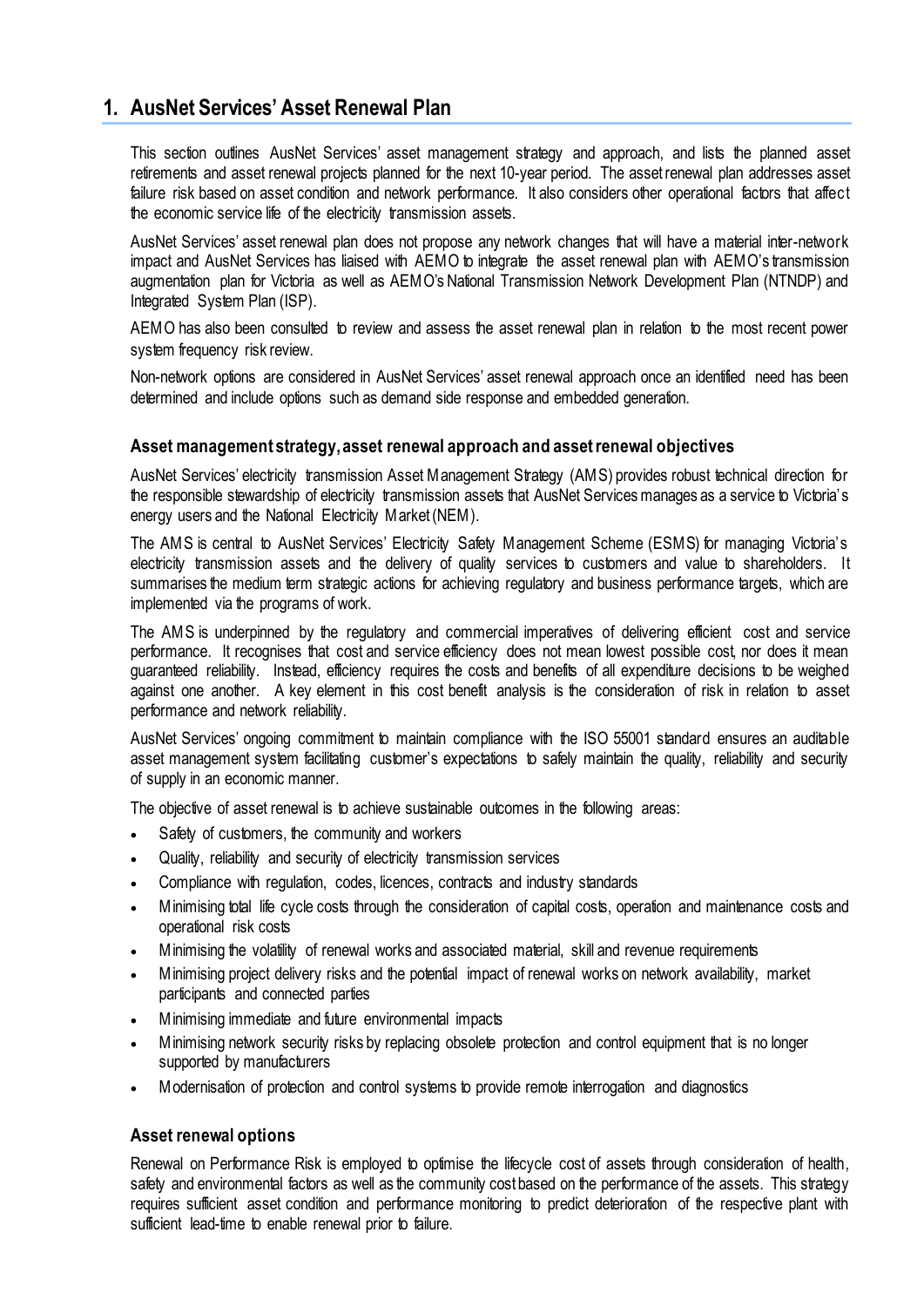The following asset renewal options are considered in the asset renewal evaluation and project specification:

- Renewal by Asset Class is employed when a class of assets has either a higher than acceptable failure rate or exhibits a higher deterioration rate than its peers. This approach avoids wide spread deterioration in network performance due to multiple, asset class-related failures.
- Selective or Staged Replacement
- Renewal on a Bay-by-Bay (or Scheme/Network) basis is employed when it is economic to replace all primary plant and equipment within a specific bay or scheme. This strategy is often adopted for terminal station renewals.
- Replacement of Whole Station in Existing Location (Brownfield) is employed when it is economic to replace most assets as part of a single, coordinated project within the existing station (normally when station assets are approaching the end of their life and there are advantages in reconfiguring primary electrical circuits).
- Replacement of Whole Station in New Location (Greenfield) is employed for the construction of a replacement station on a new site. It is a more expensive strategy than works within an existing station due to the need to procure new land, establish key infrastructure, and to relocate lines. It is usually only economic when the existing infrastructure is inadequate and replacement works cannot occur without a sustained supply disruption due to limitations at the existing site.

## **10-year asset renewal plan**

The 10-year plan (in calendar years) focuses on major asset renewal projects and has been finalised with input from AEMO in accordance with the integrated planning approach agreed with AEMO.

The description of the proposed asset replacements in Table 1 includes the main plant items that are planned to be replaced over the ten-year planning period. AusNet Services is undertaking asset condition surveys to quantify specific line works and the asset renewal plan allows for expected needs, such as the replacement of insulators and corroded conductors.

The project completion dates provide an indication of the likely timing of these projects and are subject to further analysis prior to committing to deliver these projects. The completion dates of three committed projects (FBTS 220kV and 66kV Circuit Breaker Replacement Stage 1, YPS 220kV Circuit Breaker Replacement Stage 1 and HYTS 500kV switchgear replacement) changed as the projects could not be completed as originally planned due to outage restrictions and project delays. The completion dates of ten projects that are not committed yet have been updated in this plan based on the latest asset failure risk analysis. A higher degree of uncertainty is placed on projects scheduled for the later part of the ten-year planning period. The cost estimates provided are indicative and could vary significantly due to factors such as the circuit outages required to safely implement the asset renewal. The cost estimates allow for the entire project cost including project management cost, overheads and finance cost.

Wherever possible, asset renewal works are planned at times that minimise the impact of circuit outages. The plan is subject to change based on the results of further asset condition analysis, asset failures necessitating a reprioritisation of projects and regulatory revenue decisions.

Different replacement options for the Keilor 500/220 kV transformers are being considered in a joint study with AEMO to identify the most economic replacement option.

No urgent or unforseen network issues have been identified to date.

The 2019 Asset Renewal Plan contains a number of minor changes to scope, project completion dates and cost changes for some projects reported in the 2018 plan. The only major change is the inclusion of the BETS-KGTS 220kV line replacement project in 2028. This line renewal project is being investigated due to the age and condition of the existing lines as well as recognition of the increasing criticality of these lines resulting from generator connections in this region.

#### **Further information on the asset management strategy and methodology**

Further information on the asset management strategy and methodology can be obtained by contacting the following person at AusNet Services:

John Dyer, Manager Network Strategy, AusNet Services Level 31, 2 Southbank Boulevard, Southbank, Vic, 3006, Australia Tel +61 3 9695 6953 [john.dyer@ausnetservices.com.au](mailto:john.dyer@ausnetservices.com.au)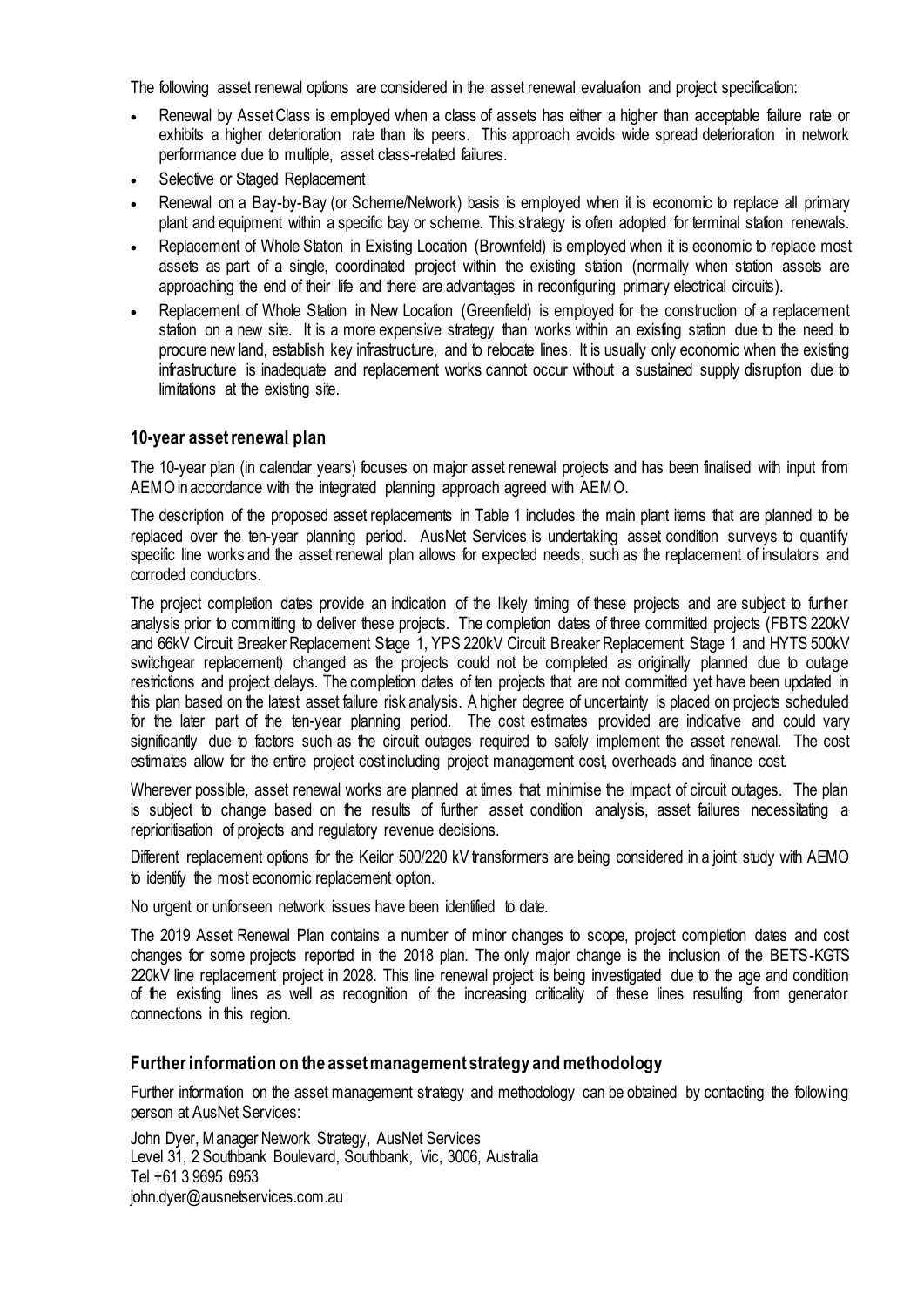| <b>Project Name</b>                                        | Location                                                                                                                                                         | <b>Total</b><br>Cost<br>(Real<br>\$M) | Target<br>Completion<br>(December) | <b>Network Assets to be Retired</b>                                                                                        | <b>Reasons for Retirement</b>                                                                                                                   | Date of Retirement                                                   | <b>Constraints</b>                   | <b>Proposed Replacement</b>                                                                                                  | <b>Options Considered</b>                                                                                                | <b>Requestfor Proposal</b><br><b>Date</b>                                                                                             | <b>Changes Compared</b><br>with Last Plan |
|------------------------------------------------------------|------------------------------------------------------------------------------------------------------------------------------------------------------------------|---------------------------------------|------------------------------------|----------------------------------------------------------------------------------------------------------------------------|-------------------------------------------------------------------------------------------------------------------------------------------------|----------------------------------------------------------------------|--------------------------------------|------------------------------------------------------------------------------------------------------------------------------|--------------------------------------------------------------------------------------------------------------------------|---------------------------------------------------------------------------------------------------------------------------------------|-------------------------------------------|
| FBTS 220kV and 66kV Circuit<br>Breaker Replacement Stage 1 | Fishermens<br>Bend<br>Terminal<br>Station                                                                                                                        | 17                                    | 2019                               | One 220kV Circuit Breaker and<br>nine 66kV Circuit Breakers                                                                | Condition and age of assets<br>presenting a safety, supply,<br>environmental and collateral<br>damage risk in the event of<br>an asset failure. | 2018 to 2020                                                         | Load at risk                         | One 220kV Circuit<br>Breaker and nine 66kV<br><b>Circuit Breakers</b>                                                        | Integrated replacement<br>and staged replacement                                                                         | A request for proposal<br>will not be issued for this<br>project as it is a<br>committed project and is<br>already in its build phase | Change to completion<br>date              |
| YPS 220kV Circuit Breaker<br>Replacement Stage 1           | Yallourn<br>Power<br>Station<br>Switchyard                                                                                                                       | 21                                    | 2019                               | Seven 220kV Circuit Breakers<br>and the associated Current<br>Transformers                                                 | Condition and age of assets<br>presenting a safety, supply,<br>environmental and collateral<br>damage risk in the event of<br>an asset failure. | Asset retirements<br>are in progress and<br>will continue in<br>2019 | Switching/ generation<br>constraints | Seven 220kV Circuit<br><b>Breakers</b>                                                                                       | Refurbishment,<br>integrated replacement<br>and staged replacement.                                                      | A request for proposal<br>will not be issued for this<br>project as it is a<br>committed project and is<br>already in its build phase | Change to completion<br>date              |
| HWPS 220kV Circuit Breaker<br>Replacement- Stage 4         | Hazelwood<br>Power<br>Station<br>Switchyard                                                                                                                      | 24                                    | 2019                               | Seven 220kV circuit breakers.<br>nine current transformers, nine<br>voltage transformers and thirty-<br>nine disconnectors | Condition and age of assets<br>presenting a safety, supply,<br>environmental and collateral<br>damage risk in the eventof<br>an asset failure.  | 2018 to 2019                                                         | Load at risk                         | Seven 220kV circuit<br>breakers, nine current<br>transformers, nine<br>voltage transformers and<br>thirty-nine disconnectors | Integrated replacement<br>and staged replacement                                                                         | A requestfor proposal<br>will not be issued for this<br>project as it is a<br>committed project and is<br>already in its build phase  | No change                                 |
| LYPS and HWTS 500kV Circuit<br>Breaker Replacement Stage 1 | Loy Yang<br>Power<br>Station<br>Switchyard<br>and<br>Hazelwood<br>Terminal<br>Station                                                                            | 29                                    | 2019                               | Four 500kV circuitbreakers, six<br>500kV currenttransformers and<br>two 500kV voltage transformers                         | Condition and age of assets<br>presenting a safety, supply,<br>environmental and collateral<br>damage risk in the eventof<br>an asset failure.  | 2018 to 2019                                                         | Switching/ generation<br>constraints | Eight 500kV circuit<br>breakers, six 500kV<br>current transformers and<br>two 500kV voltage<br>transformers                  | Integrated replacement<br>and staged replacement                                                                         | A request for proposal<br>will not be issued for this<br>project as it is a<br>committed project and is<br>already in its build phase | No change                                 |
| <b>Transmission fall arrest</b><br>installation program    | <b>Different</b><br>locations of<br>the<br>transmission<br>network                                                                                               | 20                                    | 2019                               | None                                                                                                                       | Safety risk mitigation                                                                                                                          | N/A                                                                  | Safety risk                          | Install fall arrests                                                                                                         | Do Nothing (i.e. continue<br>with the use of dual<br>lanyard); Defer project to<br>nextReset and Do<br>installation work | A request for proposal<br>will not be issued for this<br>project as it is a<br>committed project and is<br>already in its build phase | No change                                 |
| Upgrade SCADAatNon-<br>SCIMS and Old SCIMS Sites           | Newport,<br>Sydenham,<br>Moorabool,<br>Jeeralang,<br>Rowville, Loy<br>Yang, East<br>Rowville,<br>Springvale,<br>Tyabb and<br>Templestowe<br>Terminal<br>Stations |                                       | 2019                               | Selected obsolete SCADA<br>systems at Non-SCIMS and old<br>SCIMS sites at 10 Stations                                      | Obsolete technology.<br>Compliance obligation.                                                                                                  | 2018 - 2019                                                          | Load at risk                         | Replace obsolete<br>secondary assets with<br>currentstandard<br>equipment                                                    | Integrated replacement<br>and staged replacement                                                                         | A requestfor proposal<br>will not be issued for this<br>project as it is a<br>committed project                                       | No change                                 |
| HYTS 500kV switchgear<br>replacement                       | Heywood<br>Terminal<br>Station                                                                                                                                   | 10 <sup>°</sup>                       | 2020                               | 500 kV instrument transformers                                                                                             | Condition and age of assets<br>presenting a safety, supply,<br>environmental and collateral<br>damage risk in the event of<br>an asset failure. | 2019 to 2020                                                         | Switching constraints                | Two 500kV circuit<br>breakers and associated<br>equipment                                                                    | Integrated replacement<br>and staged replacement                                                                         | A requestfor proposal<br>will not be issued for this<br>project as it is a<br>committed project and is<br>already in its build phase  | Change to completion<br>date              |
| ROTS No.2 SVC Controls and<br>Protection Replacement.      | Rowville<br>Terminal<br>Station                                                                                                                                  | 10                                    | 2020                               | ROTS No.2 SVC Controls and<br>Protection Replacement.                                                                      | Obsolete technology.<br>Compliance obligation.                                                                                                  | 2019 - 2020                                                          | Load at risk                         | Replace with current<br>standard assets                                                                                      | Integrated replacement<br>and staged replacement                                                                         | A requestfor proposal<br>will not be issued for this<br>project as it is a<br>committed project and is<br>already in its build phase  | No change                                 |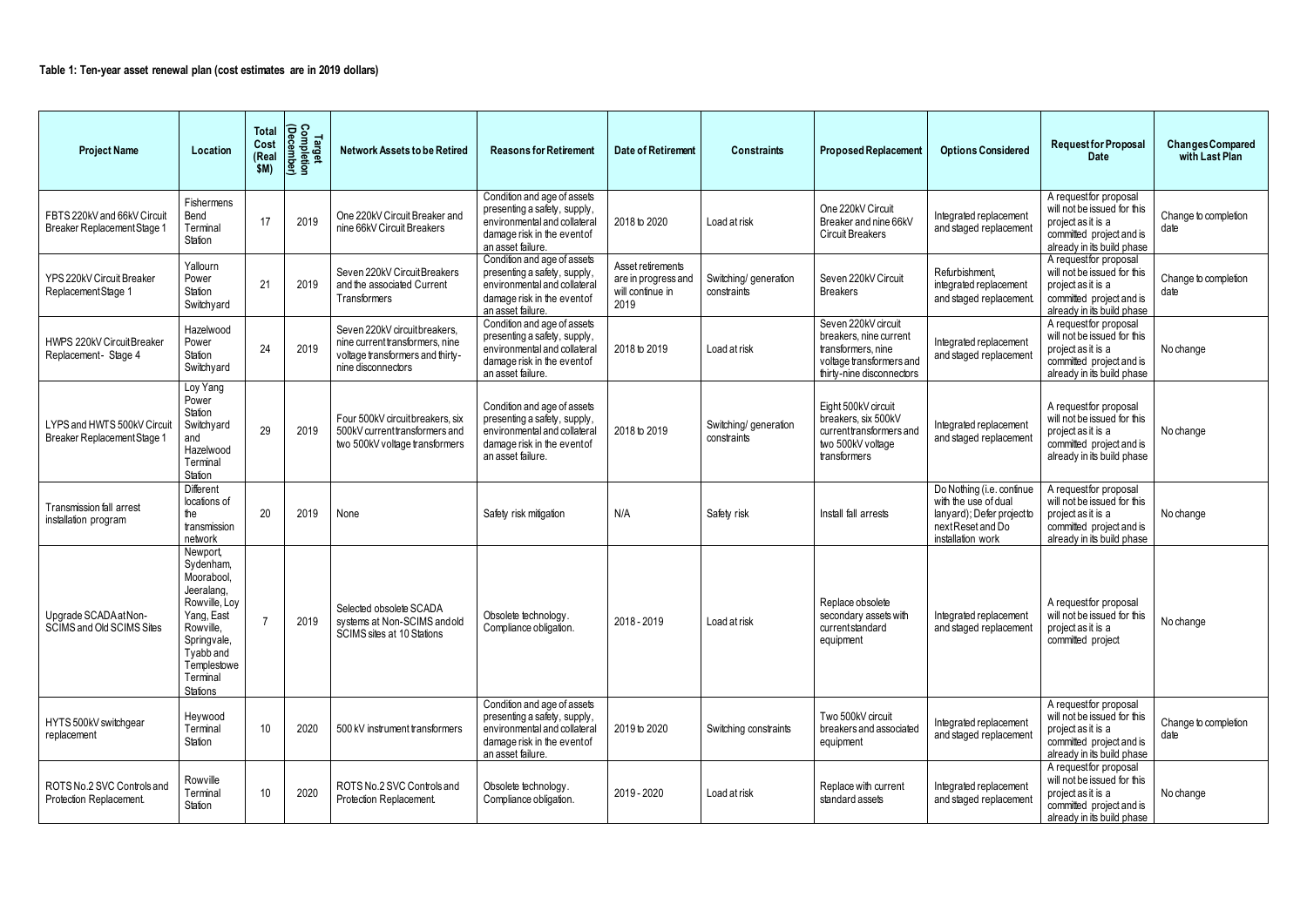| <b>Project Name</b>                                                    | Location                                                                                   | <b>Total</b><br>Cost<br>(Rea<br>\$M) | Target<br>Completion<br>(December) | <b>Network Assets to be Retired</b>                                                                                 | <b>Reasons for Retirement</b>                                                                                                                   | Date of Retirement | <b>Constraints</b>                   | <b>Proposed Replacement</b>                                                                                                                                                                  | <b>Options Considered</b>                                                                                                                                                           | <b>Request for Proposal</b><br>Date                                                                                                  | <b>Changes Compared</b><br>with Last Plan  |
|------------------------------------------------------------------------|--------------------------------------------------------------------------------------------|--------------------------------------|------------------------------------|---------------------------------------------------------------------------------------------------------------------|-------------------------------------------------------------------------------------------------------------------------------------------------|--------------------|--------------------------------------|----------------------------------------------------------------------------------------------------------------------------------------------------------------------------------------------|-------------------------------------------------------------------------------------------------------------------------------------------------------------------------------------|--------------------------------------------------------------------------------------------------------------------------------------|--------------------------------------------|
| North West Communication<br>Network Replacement                        | Between<br>Bendigo and<br>north of<br>Horsham                                              | 40                                   | 2020                               | Power Line Carrier (PLC) assets                                                                                     | Obsolete technology                                                                                                                             | 2018 to 2020       | Switching/ generation<br>constraints | Combination of fibre<br>optic and microwave<br>technology                                                                                                                                    | Business as usual,<br>replace with fibre optic &<br>microwave and replace<br>with fibre optic                                                                                       | A requestfor proposal<br>will not be issued for this<br>project as it is a<br>committed project                                      | No change                                  |
| OTN Replacement program                                                | Several<br>terminal<br>stations                                                            |                                      | 2020                               | Telephony Network at 48<br>terminal stations                                                                        | Obsolete technology.<br>Compliance obligation.                                                                                                  | 2019 - 2020        | Load at risk                         | Telephony Network at 48<br>terminal stations                                                                                                                                                 | Do nothing or End of Life<br>replacement                                                                                                                                            | A requestfor proposal<br>will not be issued for this<br>project as no alternative<br>non-network solution is<br>envisaged.           | No change                                  |
| RS Battery and Charger<br>Replacements 1                               | Several<br>locations                                                                       |                                      | 2020                               | Selected obsolete<br>communication and control<br>batteries                                                         | End of Life replacement                                                                                                                         | 2017 - 2020        | Load at risk                         | Replace with current<br>standard assets                                                                                                                                                      | Business as usual or<br>asset replacement                                                                                                                                           | A requestfor proposal<br>will not be issued for this<br>project as it is a<br>committed project                                      | No change                                  |
| FBTS Transformer and circuit<br>breaker replacement                    | Fishermens<br>Bend<br>Terminal<br>Station                                                  | 18                                   | 2020                               | One 150 MVA 220/66kV<br>transformer, one 220kV circuit<br>breakers and four 66kV Circuit<br><b>Breakers</b>         | Condition and age of assets<br>presenting a safety, supply,<br>environmental and collateral<br>damage risk in the event of<br>an asset failure. | 2019 to 2020       | load at risk                         | One 150 MVA 220/66kV<br>transformer, one 220kV<br>circuit breakers and four<br>66kV Circuit Breakers                                                                                         | Integrated replacement,<br>staged replacement and<br>replacement with larger<br>transformers                                                                                        | A requestfor proposal<br>will not be issued for this<br>project as it is a<br>committed project and is<br>already in its build phase | No change                                  |
| <b>ERTS Redevelopment-Stage</b>                                        | East Rowville<br>Terminal<br>Station                                                       | 14                                   | 2020                               | One 150 MVA 220/66kV<br>transformer, two 220kV circuit<br>breakers and three 66kV Circuit<br><b>Breakers</b>        | Condition and age of assets<br>presenting a safety, supply,<br>environmental and collateral<br>damage risk in the event of<br>an asset failure. | 2019 to 2020       | Load at risk                         | One 150 MVA 220/66kV<br>transformer, two 220kV<br>circuit breakers and three<br>66kV Circuit Breakers                                                                                        | Integrated replacement<br>and staged replacement                                                                                                                                    | A requestfor proposal<br>will not be issued for this<br>project as it is a<br>committed project and is<br>already in its build phase | No change                                  |
| <b>WMTS Redevelopment</b>                                              | West<br>Melbourne<br>Terminal<br>Station                                                   | 128                                  | 2021                               | Four 150MVA 220/66kV<br>transformers, 220kV switchyard,<br>66kV switchy ard and 22kV<br>switchyard                  | Condition and age of assets<br>presenting a safety, supply,<br>environmental and collateral<br>damage risk in the event of<br>an asset failure. | 2018 - 2021        | Load at risk                         | Three 225MVA 220/66kV<br>transformers, four<br>breaker-and-half220kV<br>GIS switch bays, two<br>66kV GIS busses, 22kV<br>GIS switchboard and<br>associated protection<br>and control systems | Integrated replacement,<br>staged replacement,<br>replacementon a new<br>site and replacement<br>with larger transformers<br>in consultation with<br><b>Distribution Businesses</b> | A requestfor proposal<br>will not be issued for this<br>project as it is a<br>committed project and is<br>already in its build phase | No change                                  |
| SVTS Redevelopment                                                     | Springvale<br>Terminal<br>Station                                                          | 53                                   | 2021                               | Three 150 MVA 220/66kV<br>transformers, four 220kV circuit<br>breakers and nineteen 66kV<br><b>Circuit Breakers</b> | Condition and age of assets<br>presenting a safety, supply,<br>environmental and collateral<br>damage risk in the event of<br>an asset failure. | 2019 - 2021        | Load at risk                         | Three 150 MVA<br>220/66kV transformers,<br>twelve 220kV circuit<br>breakers and nineteen<br>66kV Circuit Breakers                                                                            | Integrated replacement,<br>staged replacement,<br>replacementon a new<br>site and replacement<br>with larger transformers<br>in consultation with<br><b>Distribution Businesses</b> | A requestfor proposal<br>will not be issued for this<br>project as it is a<br>committed project and is<br>already in its build phase | No change                                  |
| Critical relay replacementat<br>various terminal stations Stage<br>182 | Several<br>terminal<br>stations                                                            | -8                                   | 2021                               | Obsolete protection relays                                                                                          | Obsolete technology.<br>Compliance obligation.                                                                                                  | 2020 to 2021       | Load at risk                         | Replace with current<br>standard assets                                                                                                                                                      | Integrated replacement<br>and staged replacement                                                                                                                                    | A requestfor proposal<br>will not be issued for this<br>project as no alternative<br>non-network solution is<br>envisaged.           | No change                                  |
| Transmission fall arrest<br>installation program                       | SYTS-MLTS,<br>MLTS-TRTS,<br>MLTS-<br>MOPS,<br>MLTS-HYTS<br>and HYTS-<br>APD 500kV<br>lines | 16                                   | 2022                               | None                                                                                                                | Safety risk mitigation                                                                                                                          | 2021 to 2022       | Safety risk                          | Install fall arrests                                                                                                                                                                         | Do Nothing (i.e. continue<br>with the use of dual<br>lanyard); Defer project to<br>nextReset and Do<br>installation work                                                            | A requestfor proposal<br>will not be issued for this<br>project as no alternative<br>non-network solution is<br>envisaged.           | No change                                  |
| <b>HOTS SVC Replacement</b>                                            | Horsham<br>Terminal<br>Station                                                             | 18                                   | 2023                               | Selected SVC, Controls and<br>Protection assets                                                                     | Obsolete technology.<br>Compliance obligation.                                                                                                  | 2022 to 2023       | Load at risk                         | Replace with current<br>standard assets                                                                                                                                                      | Integrated replacement,<br>staged replacement and<br>retirement                                                                                                                     | A requestfor proposal<br>will not be issued for this<br>project as no alternative<br>non-network solution is<br>envisaged.           | Change to Scope, cost &<br>completion date |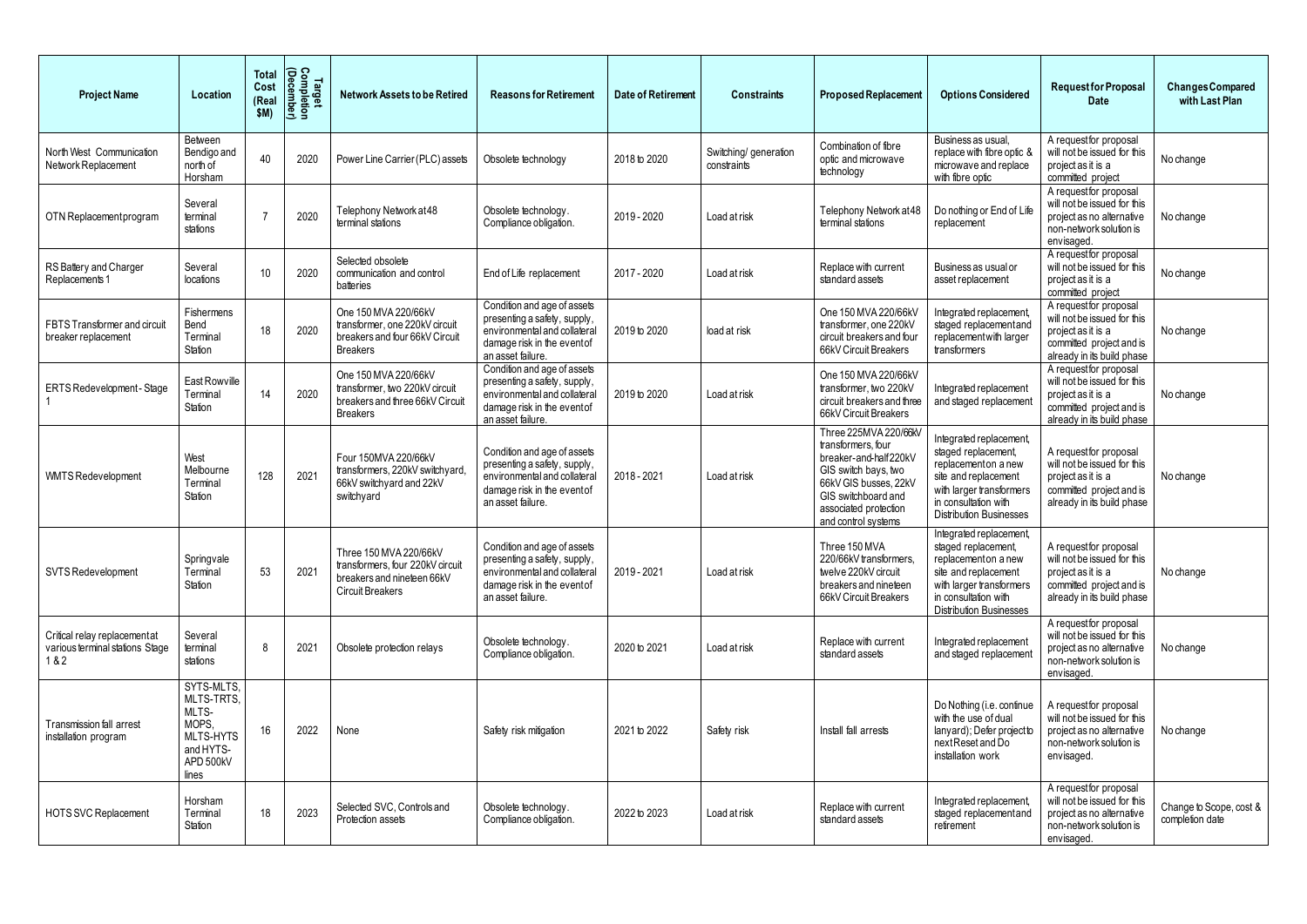| <b>Project Name</b>                                               | Location                                                                                                                              | <b>Total</b><br>Cost<br>(Rea<br>\$M) | Target<br>Completion<br><u>(December</u> <sup>)</sup> | <b>Network Assets to be Retired</b>                                                                                                                                       | <b>Reasons for Retirement</b>                                                                                                                   | <b>Date of Retirement</b> | <b>Constraints</b>                   | <b>Proposed Replacement</b>                                                                                   | <b>Options Considered</b>                                                                                                                                      | <b>Requestfor Proposal</b><br>Date                                                                                          | <b>Changes Compared</b><br>with Last Plan  |
|-------------------------------------------------------------------|---------------------------------------------------------------------------------------------------------------------------------------|--------------------------------------|-------------------------------------------------------|---------------------------------------------------------------------------------------------------------------------------------------------------------------------------|-------------------------------------------------------------------------------------------------------------------------------------------------|---------------------------|--------------------------------------|---------------------------------------------------------------------------------------------------------------|----------------------------------------------------------------------------------------------------------------------------------------------------------------|-----------------------------------------------------------------------------------------------------------------------------|--------------------------------------------|
| DC Supply Upgrade Stage 3                                         | <b>Ballarat, East</b><br>Rowville,<br>Frankston,<br>Kerang,<br>Shepparton,<br>South<br>Morang and<br>Sydenham<br>terminal<br>stations | 14                                   | 2023                                                  | Selected DC supply assets                                                                                                                                                 | Replacement of obsolete<br>systems. Compliance                                                                                                  | 2022 to 2023              | Load at risk                         | Replace obsolete<br>secondary assets with<br>currentstandard<br>equipment                                     | Integrated replacement<br>and staged replacement                                                                                                               | A requestfor proposal<br>will not be issued for this<br>project as no alternative<br>non-network solution is<br>envisaged.  | No change                                  |
| Moorabool Terminal Station<br>Circuit Breaker Replacement         | Moorabool<br>Terminal<br>Station                                                                                                      | 30                                   | 2024                                                  | Eight 500kV circuit breakers and<br>Nine 220kV circuit breakers                                                                                                           | Condition and age of assets<br>presenting a safety, supply,<br>environmental and collateral<br>damage risk in the event of<br>an asset failure. | 2022 to 2024              | Switching constraints                | Eight 500kV circuit<br>breakers and Nine 220kV<br>circuit breakers                                            | Integrated replacement<br>staged replacement and<br>retirement                                                                                                 | A request for proposal<br>will not be issued for this<br>project as no alternative<br>non-network solution is<br>envisaged. | Change to Scope, cost &<br>completion date |
| SMTS 330/220kV Transformer<br>Replacement - Stage 2               | South<br>Morang<br>Terminal<br>Station                                                                                                | 35                                   | 2024                                                  | One 700 MVA 330/220 kV<br>transformer                                                                                                                                     | Condition and age of assets<br>presenting a safety, supply,<br>environmental and collateral<br>damage risk in the event of<br>an asset failure. | 2022 to 2024              | Load at risk                         | One 700 MVA 330/220<br>kV transformer and a<br>spare phase                                                    | Integrated replacement,<br>staged replacement,<br>asset retirement,<br>demand side<br>management, embedded<br>generation and<br>retirement                     | 2021                                                                                                                        | Change to completion<br>date               |
| <b>RCTS Transformer and Circuit</b><br><b>Breaker Replacement</b> | Red Cliffs<br>Terminal<br>Station                                                                                                     | 18                                   | 2024                                                  | Two 70MVA 220/66kV<br>transformers, two 21.5MVA<br>220/22kV transformers and two<br>66kV circuit breakers                                                                 | Condition and age of assets<br>presenting a safety, supply,<br>environmental and collateral<br>damage risk in the event of<br>an asset failure. | 2023 to 2024              | Load at risk                         | One 150MVA 220/66kV<br>transformer, two 20/33<br>MVA 66/22kV<br>transformers and two<br>66kV circuit breakers | Integrated replacement,<br>staged replacement<br>demand side<br>management, embedded<br>generation and<br>retirement                                           | 2021                                                                                                                        | No change                                  |
| KGTS B2 and B3 Transformer<br>and Circuit Breaker<br>Replacement  | Kerang<br>Terminal<br>Station                                                                                                         | 18                                   | 2024                                                  | Two 37MVA 220/66kV<br>transformers and two 22kV circuit<br>breakers                                                                                                       | Condition and age of assets<br>presenting a safety, supply,<br>environmental and collateral<br>damage risk in the event of<br>an asset failure. | 2023 to 2024              | Load at risk                         | Two 37MVA 220/66kV<br>transformers and two<br>22kV circuit breakers                                           | Integrated replacement,<br>staged replacement,<br>replacement with larger<br>transformers, demand<br>side management,<br>embedded generation<br>and retirement | 2021                                                                                                                        | No change                                  |
| RWTS B3 Transformer<br>Replacement                                | Ringwood<br>Terminal<br>Station                                                                                                       | 10                                   | 2024                                                  | One 150MVA 220/66kV<br>transformer                                                                                                                                        | Condition and age of assets<br>presenting a safety, supply,<br>environmental and collateral<br>damage risk in the event of<br>an asset failure. | 2023 to 2024              | Load at risk                         | One 150MVA 220/66kV<br>transformer                                                                            | Integrated replacement,<br>staged replacement,<br>asset retirement.<br>demand side<br>management, embedded<br>generation and<br>retirement                     | 2021                                                                                                                        | No change                                  |
| LYPS and HWTS 500kV Circuit<br>Breaker Replacement Stage 2        | Loy Yang<br>Power<br>Station<br>Switchyard<br>and<br>Hazelwood<br>Terminal<br>Station                                                 | 35                                   | 2024                                                  | Fourteen 500kV circuit breakers                                                                                                                                           | Condition and age of assets<br>presenting a safety, supply,<br>environmental and collateral<br>damage risk in the eventof<br>an asset failure.  | 2023 to 2024              | Switching/ generation<br>constraints | Fourteen 500kV circuit<br>breakers                                                                            | Integrated replacement,<br>staged replacement and<br>retirement                                                                                                | A requestfor proposal<br>will not be issued for this<br>project as no alternative<br>non-network solution is<br>envisaged.  | Change to cost estimate                    |
| TSTS Transformer and 66kV<br>Circuit Breaker Replacement          | Templestowe<br>Terminal<br>Station                                                                                                    | 46                                   | 2025                                                  | Two 220/66kV transformers, two<br>66kV minimum oil Circuit<br>Breakers and eleven 66kV bulk<br>oil Circuit Breakers, and install<br>new protection and control<br>systems | Condition and age of assets<br>presenting a safety, supply,<br>environmental and collateral<br>damage risk in the event of<br>an asset failure. | 2024 to 2025              | Load at risk                         | Two 150 MVA 220/66kV<br>transformer and thirteen<br>66kV Circuit Breakers                                     | Integrated replacement,<br>staged replacement,<br>demand side<br>management, embedded<br>generation and<br>retirement                                          | 2022                                                                                                                        | Change to Scope, cost &<br>completion date |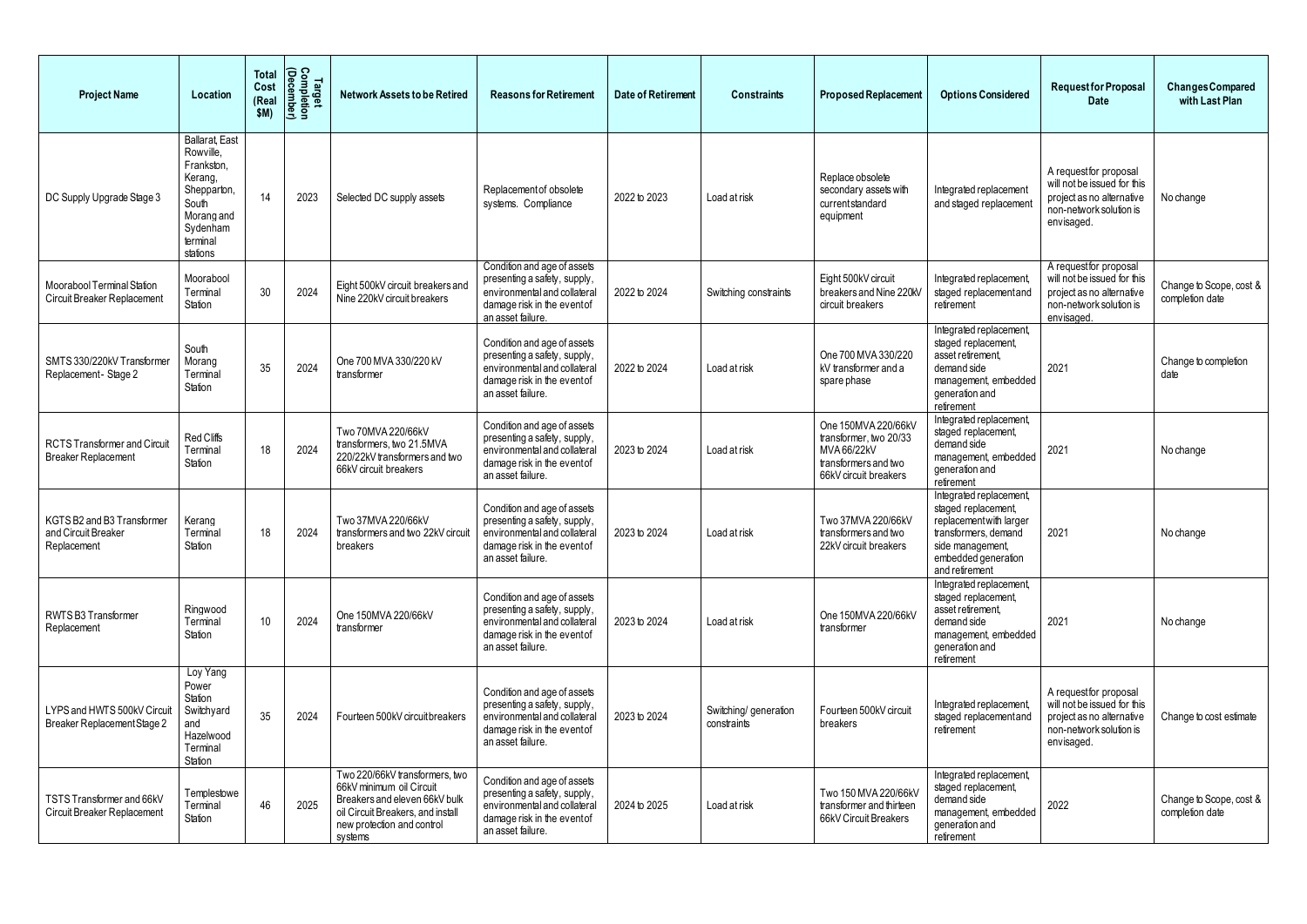| <b>Project Name</b>                                               | Location                                                                                                                | <b>Total</b><br>Cost<br>(Rea<br>\$M) | Target<br>Completion<br>(December) | <b>Network Assets to be Retired</b>                                      | <b>Reasons for Retirement</b>                                                                                                                   | <b>Date of Retirement</b> | <b>Constraints</b>    | <b>Proposed Replacement</b>                                              | <b>Options Considered</b>                                                                                                                                      | <b>Requestfor Proposal</b><br><b>Date</b>                                                                                   | <b>Changes Compared</b><br>with Last Plan  |
|-------------------------------------------------------------------|-------------------------------------------------------------------------------------------------------------------------|--------------------------------------|------------------------------------|--------------------------------------------------------------------------|-------------------------------------------------------------------------------------------------------------------------------------------------|---------------------------|-----------------------|--------------------------------------------------------------------------|----------------------------------------------------------------------------------------------------------------------------------------------------------------|-----------------------------------------------------------------------------------------------------------------------------|--------------------------------------------|
| SYTS 500kV GIS Replacement                                        | Sydenham<br>Terminal<br>Station                                                                                         | 25                                   | 2025                               | Three 500kV GIS CBs and<br>associated equipment                          | Condition and age of assets<br>presenting a safety, supply,<br>environmental and collateral<br>damage risk in the event of<br>an asset failure. | 2024 - 2025               | Switching constraints | Three 500kV GIS CBs<br>and associated<br>equipment                       | Business as usual,<br>Integrated replacement,<br>staged replacement and<br>retirement                                                                          | A requestfor proposal<br>will not be issued for this<br>project as no alternative<br>non-network solution is<br>envisaged.  | Change to Scope, cost &<br>completion date |
| Transmission ground wire &<br>conductor replacement<br>program    | KTS-BLTS,<br>TTS-KTS,<br>ROTS-RTS<br><b>DDTS-SMTS,</b><br>HWPS-ROTS<br>and YPS-<br><b>ROTS</b><br>transmission<br>lines | 18                                   | 2025                               | Selected ground wire &<br>conductor sections                             | Condition and risk based<br>replacement                                                                                                         | 2024 to 2025              | Load at risk          | Replace with new ground<br>wire & conductor                              | Defer the work, selected<br>asset replacement                                                                                                                  | A requestfor proposal<br>will not be issued for this<br>project as no alternative<br>non-network solution is<br>envisaged.  | Change to completion<br>date               |
| Transmission line insulator<br>replacementprogram                 | MLTS-TRTS,<br>MLTS-<br>MOPS, KTS-<br>GTS, KTS-<br><b>WMTS</b> and<br>TTS-KTS<br>lines                                   | 35                                   | 2025                               | Selected insulators                                                      | Condition and age of assets<br>presenting a safety, supply,<br>environmental and collateral<br>damage risk in the eventof<br>an asset failure.  | 2024 to 2025              | Load at risk          | New insulators                                                           | Business as usual, Defer<br>the work and asset<br>replacement                                                                                                  | A requestfor proposal<br>will not be issued for this<br>project as no alternative<br>non-network solution is<br>envisaged.  | No Change                                  |
| GTS B4 Transformer and 66kV<br><b>Circuit Breaker Replacement</b> | Geelong<br>Terminal<br>Station                                                                                          | 16                                   | 2025                               | One 150MVA 220/66kV<br>transformer and six 66kV circuit<br>breakers      | Condition and age of assets<br>presenting a safety, supply,<br>environmental and collateral<br>damage risk in the eventof<br>an asset failure.  | 2024 to 2025              | Load at risk          | One 150MVA 220/66kV<br>transformer and six 66kV<br>circuit breakers      | Integrated replacement,<br>staged replacement,<br>replacement with larger<br>transformers, demand<br>side management,<br>embedded generation<br>and retirement | 2022                                                                                                                        | Change to completion<br>date               |
| BLTS 66kV and 22kV Circuit<br><b>Breaker Replacement</b>          | Brooklyn<br>Terminal<br>Station                                                                                         | 14                                   | 2025                               | Thirteen 66kV circuit breakers<br>and three 22kV circuit breakers        | Condition and age of assets<br>presenting a safety, supply,<br>environmental and collateral<br>damage risk in the eventof<br>an asset failure.  | 2024 to 2025              | Load at risk          | Thirteen 66kV circuit<br>breakers and three 22kV<br>circuit breakers     | Integrated replacement,<br>staged replacement,<br>asset retirement.<br>demand side<br>management, embedded<br>generation and<br>retirement                     | 2022                                                                                                                        | Change in scope and<br>cost                |
| ROTS 220kV Circuit Breaker<br>Replacement                         | Rowville<br>Terminal<br>Station                                                                                         | 6                                    | 2025                               | Five 220kV circuit breakers                                              | Condition and age of assets<br>presenting a safety, supply,<br>environmental and collateral<br>damage risk in the event of<br>an asset failure. | 2024 to 2025              | Load at risk          | Five 220kV circuit<br>breakers                                           | Integrated replacement,<br>staged replacement and<br>retirement                                                                                                | A request for proposal<br>will not be issued for this<br>project as no alternative<br>non-network solution is<br>envisaged. | No change                                  |
| SMTS 500kV GIS Replacement                                        | South<br>Morang<br>Terminal<br>Station                                                                                  | 25                                   | 2026                               | Five 500kV GIS circuit breakers<br>and associated equipment              | Condition and age of assets<br>presenting a safety, supply,<br>environmental and collateral<br>damage risk in the event of<br>an asset failure. | 2025 to 2026              | Load at risk          | Five 500kV GIS circuit<br>breakers and associated<br>equipment           | Business as usual.<br>Integrated replacement,<br>staged replacement and<br>retirement                                                                          | A requestfor proposal<br>will not be issued for this<br>project as no alternative<br>non-network solution is<br>envisaged.  | Change in scope and<br>cost                |
| ERTS Redevelopment - Stage<br>$\overline{2}$                      | East Rowville<br>Terminal<br>Station                                                                                    | 24                                   | 2026                               | Two 150MVA 220/66kV<br>transformers and fifteen 66kV<br>circuit breakers | Condition and age of assets<br>presenting a safety, supply,<br>environmental and collateral<br>damage risk in the eventof<br>an asset failure.  | 2025 to 2026              | Load at risk          | Two 150MVA 220/66kV<br>transformers and fifteen<br>66kV circuit breakers | Integrated replacement,<br>staged replacement,<br>asset retirement,<br>demand side<br>management, embedded<br>generation and<br>retirement                     | 2023                                                                                                                        | No change                                  |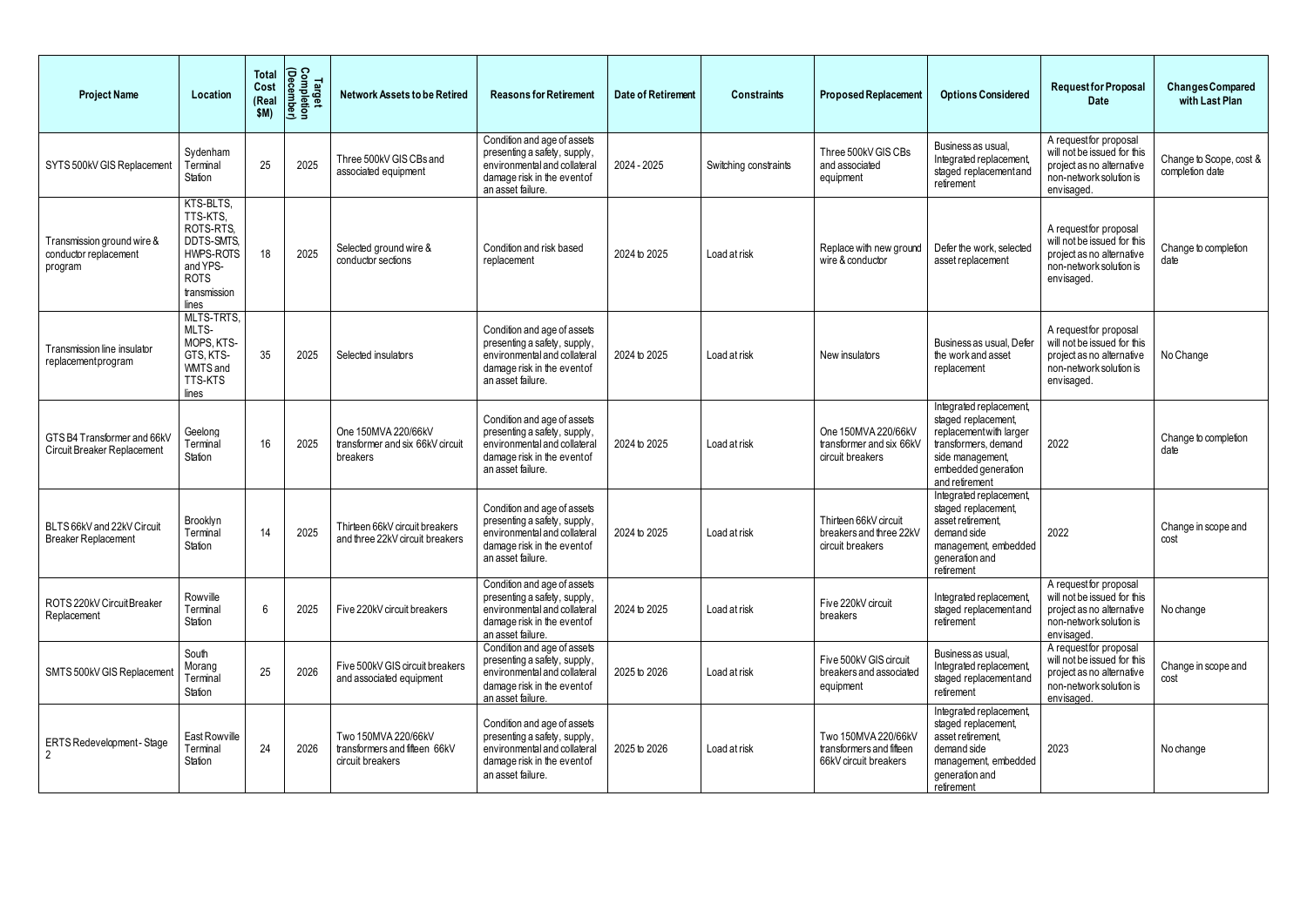| <b>Project Name</b>                                                                                                        | Location                                                                      | Total<br>Cost<br>(Rea<br>\$M) | Target<br>Completion<br>(December <sup>)</sup> | <b>Network Assets to be Retired</b>                                                                  | <b>Reasons for Retirement</b>                                                                                                                   | <b>Date of Retirement</b> | <b>Constraints</b>                   | <b>Proposed Replacement</b>                                                                          | <b>Options Considered</b>                                                                                                                                                          | <b>Requestfor Proposal</b><br><b>Date</b>                                                                                  | <b>Changes Compared</b><br>with Last Plan |
|----------------------------------------------------------------------------------------------------------------------------|-------------------------------------------------------------------------------|-------------------------------|------------------------------------------------|------------------------------------------------------------------------------------------------------|-------------------------------------------------------------------------------------------------------------------------------------------------|---------------------------|--------------------------------------|------------------------------------------------------------------------------------------------------|------------------------------------------------------------------------------------------------------------------------------------------------------------------------------------|----------------------------------------------------------------------------------------------------------------------------|-------------------------------------------|
| TBTS B1 and B2 Transformer<br>Replacement                                                                                  | Tyabb<br>Terminal<br>Station                                                  | 17                            | 2026                                           | Two 150MVA 220/66kV<br>transformers, one 220kV circuit<br>breakers and four 66kV circuit<br>breakers | Condition and age of assets<br>presenting a safety, supply,<br>environmental and collateral<br>damage risk in the event of<br>an asset failure. | 2025 to 2026              | Load at risk                         | Two 150MVA 220/66kV<br>transformers, one 220kV<br>circuit breakers and four<br>66kV circuit breakers | Integrated replacement,<br>staged replacement,<br>asset retirement,<br>demand side<br>management, embedded<br>generation and<br>retirement                                         | 2023                                                                                                                       | No change                                 |
| Transmission 500kV line<br>conductor and ground-wire<br>replacement program for south-<br>western area                     | SYTS-MLTS,<br>MLTS-HYTS<br>and HYTS-<br>APD 500kV<br>lines                    | 20                            | 2026                                           | Selected ground wire &<br>conductor sections                                                         | Condition and age of assets<br>presenting a safety, supply,<br>environmental and collateral<br>damage risk in the event of<br>an asset failure. | 2025 to 2026              | Load at risk                         | Replace with new ground<br>wire & conductor<br>sections                                              | Business as usual, Defer<br>the work and asset<br>replacement                                                                                                                      | A requestfor proposal<br>will not be issued for this<br>project as no alternative<br>non-network solution is<br>envisaged. | Change to cost estimate                   |
| OPGW on ROTS-YPS No.5&<br>6 Lines                                                                                          | ROTS-YPS<br>No.5 & 6<br>Lines                                                 |                               | 2026                                           | Selected ground wire sections                                                                        | Obsolete technology.<br>Compliance obligation.                                                                                                  | 2025 to 2026              | Switching/ generation<br>constraints | Optical Ground Wire<br>(OPGW)                                                                        | Business as usual, Defer<br>the work and asset<br>replacement                                                                                                                      | A requestfor proposal<br>will not be issued for this<br>project as no alternative<br>non-network solution is<br>envisaged. | No change                                 |
| FBTS B3 Transformer and<br>Circuit Breaker Replacement                                                                     | Fishermens<br>Bend<br>Terminal<br>Station                                     | 10                            | 2026                                           | One 150MVA 220/66kV<br>transformer and four 66kV circuit<br>breakers                                 | Condition and age of assets<br>presenting a safety, supply,<br>environmental and collateral<br>damage risk in the eventof<br>an asset failure.  | 2025 to 2026              | Load at risk                         | One 150MVA 220/66kV<br>transformer and four<br>66kV circuit breakers                                 | Integrated replacement,<br>staged replacement,<br>asset retirement,<br>demand side<br>management, embedded<br>generation and<br>retirement                                         | 2023                                                                                                                       | Change to completion<br>date              |
| Transmission 500kV line<br>conductor and ground-wire<br>replacement program for<br>Latrobe Valley to Melbourne<br>corridor | LYPS-HWTS,<br>HWTS-<br>CBTS,<br>SMTS-SYTS<br>and HWTS-<br>ROTS 500kV<br>lines | 20                            | 2027                                           | Selected ground wire &<br>conductor sections                                                         | Condition and age of assets<br>presenting a safety, supply,<br>environmental and collateral<br>damage risk in the event of<br>an asset failure. | 2026 to 2027              | Load at risk                         | Replace with new ground<br>wire & conductor<br>sections                                              | Business as usual, Defer<br>the work and asset<br>replacement                                                                                                                      | A requestfor proposal<br>will not be issued for this<br>project as no alternative<br>non-network solution is<br>envisaged. | Change to cost estimate                   |
| TTS B4 Transformer and 66kV<br>Circuit Breaker Replacement                                                                 | Thomastown<br>Terminal<br>Station                                             | 25                            | 2027                                           | One 150MVA 220/66kV<br>transformer and eleven 66kV<br>circuit breakers                               | Condition and age of assets<br>presenting a safety, supply,<br>environmental and collateral<br>damage risk in the event of<br>an asset failure. | 2026 to 2027              | Load at risk                         | One 150MVA 220/66kV<br>transformer and eleven<br>66kV circuit breakers                               | Integrated replacement,<br>staged replacement,<br>asset retirement,<br>demand side<br>management, embedded<br>generation and<br>retirement                                         | 2024                                                                                                                       | Change to completion<br>date              |
| SHTS B2 and B3 Transformer<br>Replacement                                                                                  | Shepparton<br>Terminal<br>Station                                             | 17                            | 2027                                           | Two 150MVA 220/66kV<br>transformers and five 66kV circuit<br>breakers                                | Condition and age of assets<br>presenting a safety, supply,<br>environmental and collateral<br>damage risk in the event of<br>an asset failure. | 2026 - 2027               | Load at risk                         | Two 150MVA 220/66kV<br>transformers and five<br>66kV circuit breakers                                | Business as usual, asset<br>replacement, demand<br>side management,<br>embedded generation<br>and retirement                                                                       | 2024                                                                                                                       | No change                                 |
| KTS A2, A3 and A4 500/220kV<br>and B4 220/66kV Transformer<br>Replacement                                                  | Keilor<br>Terminal<br>Station                                                 | 55                            | 2028                                           | Three 750MVA 500/220kV<br>transformers and one spare<br>phase. One 150MVA 220/66kV<br>transformer    | Condition and age of assets<br>presenting a safety, supply,<br>environmental and collateral<br>damage risk in the eventof<br>an asset failure.  | 2025 to 2028              | Load at risk                         | Two 1000MVA<br>500/220kV transformers<br>and a spare phase, one<br>150MVA 220/66kV<br>transformer    | Integrated replacement<br>and staged replacement,<br>replace with larger or<br>smaller transformers,<br>asset retirement,<br>demand side<br>management and<br>embedded generation. | 2024                                                                                                                       | Change to completion<br>date              |
| SMTSF2 Transformer and<br>associated switchgear<br>Replacement                                                             | South<br>Morang<br>Terminal<br>Station                                        | 30                            | 2028                                           | 1000MVA 500/330kV transformer<br>with associated switchgear                                          | Condition and age of assets<br>presenting a safety, supply,<br>environmental and collateral<br>damage risk in the event of<br>an asset failure. | 2026 - 2028               | Load at risk                         | 1000MVA 500/330kV<br>transformer with<br>associated switchgear                                       | Business as usual, asset<br>replacement, demand<br>side management,<br>embedded generation<br>and retirement                                                                       | 2024                                                                                                                       | No change                                 |